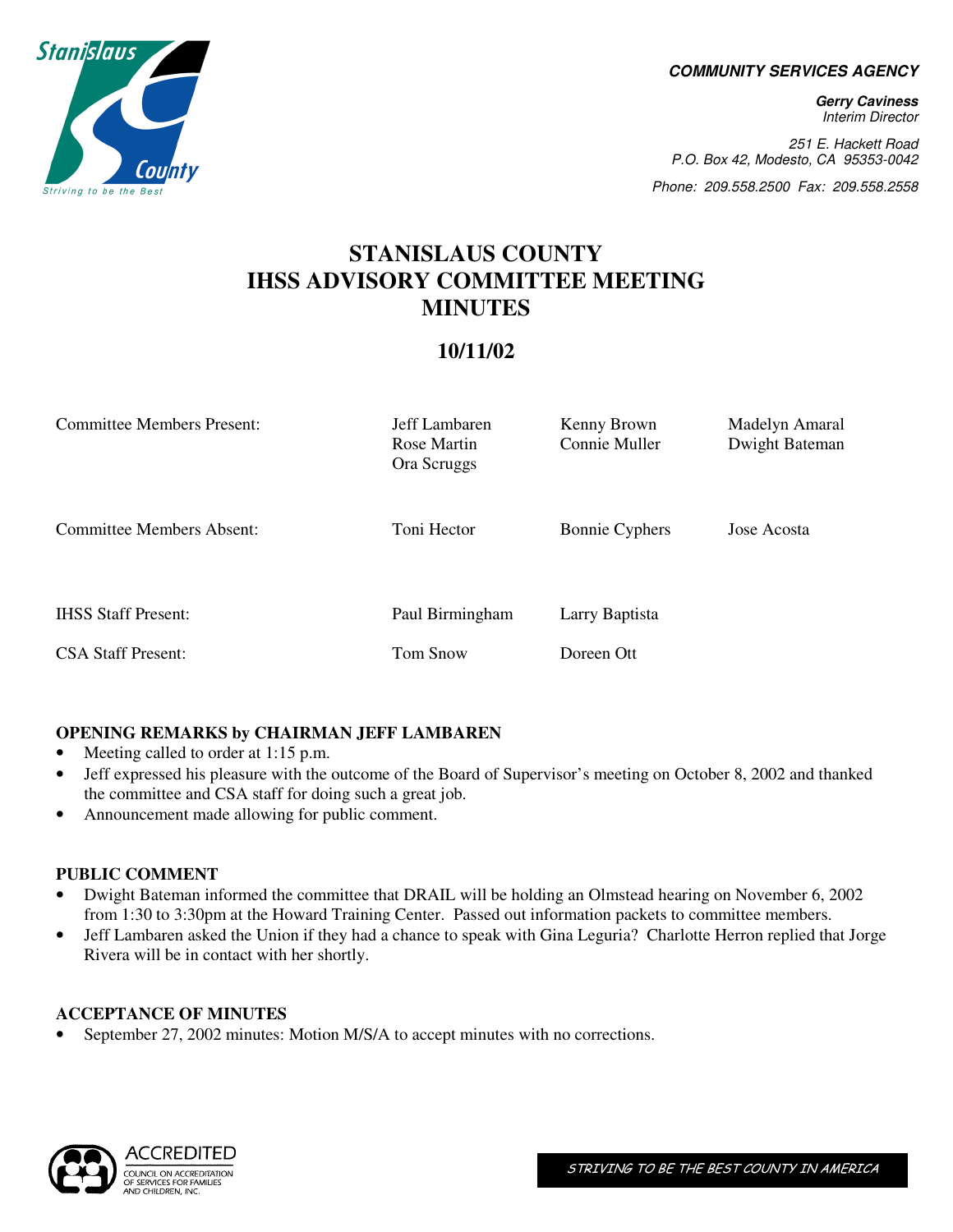# **BUDGET UPDATE by Paul Birmingham**

- Nothing new on the budget.
- Paul did get the allocation letter for IHSS. Doreen Ott, Jan Holden, Patrice Merry, and Paul need to sit down and look over the letter, but it looks better than he estimated.
- Paul will discuss the allocation letter more with the committee at the next meeting.

### **MEMBERSHIP/BYLAWS UPDATE**

- Passed out copies of the bylaws draft with corrections.
- Dwight Bateman suggested rewording the word "eject" to "remove" in Section 2, line E.
- Jeff asked that CSA staff combine the two sentences together in Section 2, line E.
- Jeff asked CSA staff to change the word "chairman" to "chairperson" throughout the bylaws draft.
- Paul suggested that it would be a good idea to have Linda Macy look over the bylaws for any modifications.
- Passed out copies of two letters to be mailed out to absentee members. Committee looked over and Jeff signed originals.
- Committee pointed out on the letters that the notification date of November 22, 2002 was too long and should only allow those members till October 25, 2002. CSA staff to change the date on the letter and have Jeff sign originals to send out along with copy of bylaws.

# **REVIEW OF OCTOBER 8, 2002 BOARD OF SUPERVISOR'S MEETING**

- Roundtable discussion of meeting.
- Jeff expressed his feelings that the committee knew that tough times were coming and we delivered our recommendation, and it still gives us some time to come back to the table and get a Public Authority in operation in the future.
- Dwight Bateman said that the first round of negotiations will get to the \$7.11/hr rate threshold already. He said Stockton is already looking at \$10.95/hr rate in the first round of negotiations.
- Paul suggested in getting an unbiased survey to see what the caregivers are getting regarding their wages in similar type of work outside the county system.
- Kenny Brown said that he read an advertisment in the Modesto Bee that asked for care for a male quadriplegic and it pays \$504 for a 24-hour shift.
- Jeff Lambaren said that the County currently has 8 survey counties that it routinely compares wages with and we could use those counties as a starting point in our comparisons.

#### **UPDATE HOMEMAKER MODE**

- Paul said it's in process and he has made requests.
- There are several steps to get a contract.
- Doreen Ott has emails out to the State and Tuolomne County regarding the process of the Homemaker Mode.
- The committee agreed to table the agenda item until CSA staff has enough information to bring it to another meeting.

#### **FUTURE CONSIDERATION OF PUBLIC AUTHORITY**

- Dwight asked what the status on Tulare County was? Charlotte Herron said that she thought they were going to go with a Public Authority but it is not done yet.
- Paul said that he would report back at the next meeting to see what other counties are doing and also get feedback from his regional meetings on Stanislaus County's recommendation.
- Jeff suggested taking another field trip to a similar county that has implemented a Public Authority.